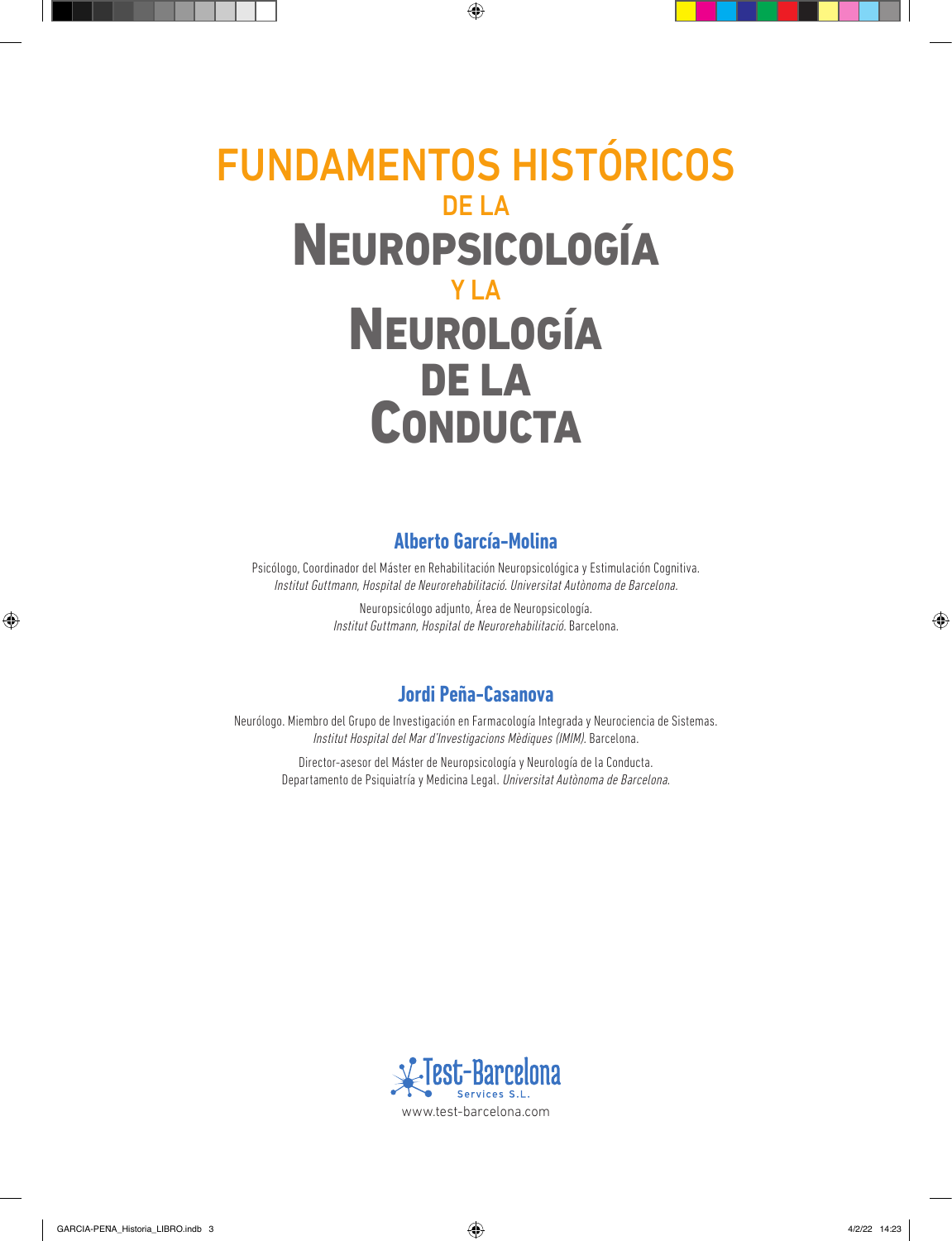# PRÓLOGO

### **UNIVERSALIDAD** *VERSUS* **VARIABILIDAD DE LOS PROCESOS COGNITIVOS HUMANOS**

#### Prof. Jean-Luc Nespoulous

Professeur Émérite en Sciences du Langage. Membre senior honoraire. Institut Universitaire de France. Chaire de Neuropsycholinguistique Cognitive. Médaille d'Argent. Centre National de la Recherche Scientifique (CNRS) (Sciences cognitives et Interdisciplinarité). Laboratoire de NeuroPsychoLinguistique *Jacques Lordat*, Université de Toulouse. Toulouse, France. Toulouse Mind Brain Institute

Según Aristóteles, «solo hay ciencia de lo general». Por esa razón, en cualquier campo científico, tanto investigadores como clínicos siguen buscando procesos estables.

Actualmente, bien sabemos que sobre la base de propiedades biológicas probablemente innatas, y de procesos neurocognitivos universales, intervienen muchos factores que exigen matizar la cita aristotélica. Esta matización implica introducir la noción de *variabilidad* en esa visión exageradamente generalista.

Es cierto que demasiada generalización, basada a menudo sobre pocos casos clínicos (actualmente con la «ayuda» (?) de las diversas técnicas de neuroimagen), no enriquece mucho el debate científico. Así, dos pacientes (!), con una *paupérrima* descripción clínica, concedieron una fama internacional al antropólogo y frenólogo francés Paul Broca, dejando de lado los trabajos de los Dax (padre e hijo), documentados, sin embargo, por docenas de pacientes afásicos con lesión hemisférica izquierda (Blanckaert, 2009).

La obra monumental de Alberto García Molina y Jordi Peña-Casanova ilustra y subraya, de forma muy relevante, la multiplicidad de esos factores variables.

- Sean filosóficos, a veces ideológicos, y/o históricos, cada filósofo o historiador concibe su modelización particular de la mente y/o del cerebro (Lecours y Lhermitte, 1979; Bouton, 1984),
- Sean geográficos o sociopolíticos y, por lo tanto, culturales, la mayor parte del corpus interpretativo científico es realizado por *nativos* de países occidentales (?!).
- Sean lingüísticos. ¡Los idiomas presentan propiedades estructurales muy diferentes! Además, en el mundo hay muchos más políglotas que monolingües, ¡una realidad que no ha sido suficientemente tomada en cuenta hasta ahora!
- Sean práxicos (o de conducta). También en este caso aparecen variaciones culturales y pragmáticas importantes (sea el caso, por citar un solo ejemplo, de las diferencias entre países europeos y asiáticos). Actualmente, estas variaciones incluyen también las ayudas tecnológicas externas (informáticas, robóticas, etc.).
- Sean interindividuales; estos factores son, probablemente, los más difíciles de caracterizar dentro de un modelo científico.

Estos breves ejemplos subrayan, una y otra vez, la necesidad de un abordaje interpretativo contextualizado (situado), autocrítico, evolutivo y no totalitario o tallado en mármol (Nespoulous, 2016; Nespoulous, 2021; Rovelli, 2021). Precisamente, la presente obra tiene en cuenta el abordaje interpretativo contextualizado.

En resumen, este libro es una contribución completa y original a la historia de la neuropsicología y de la neurología de la conducta. Sin ninguna duda, merece ser traducido a otras lenguas.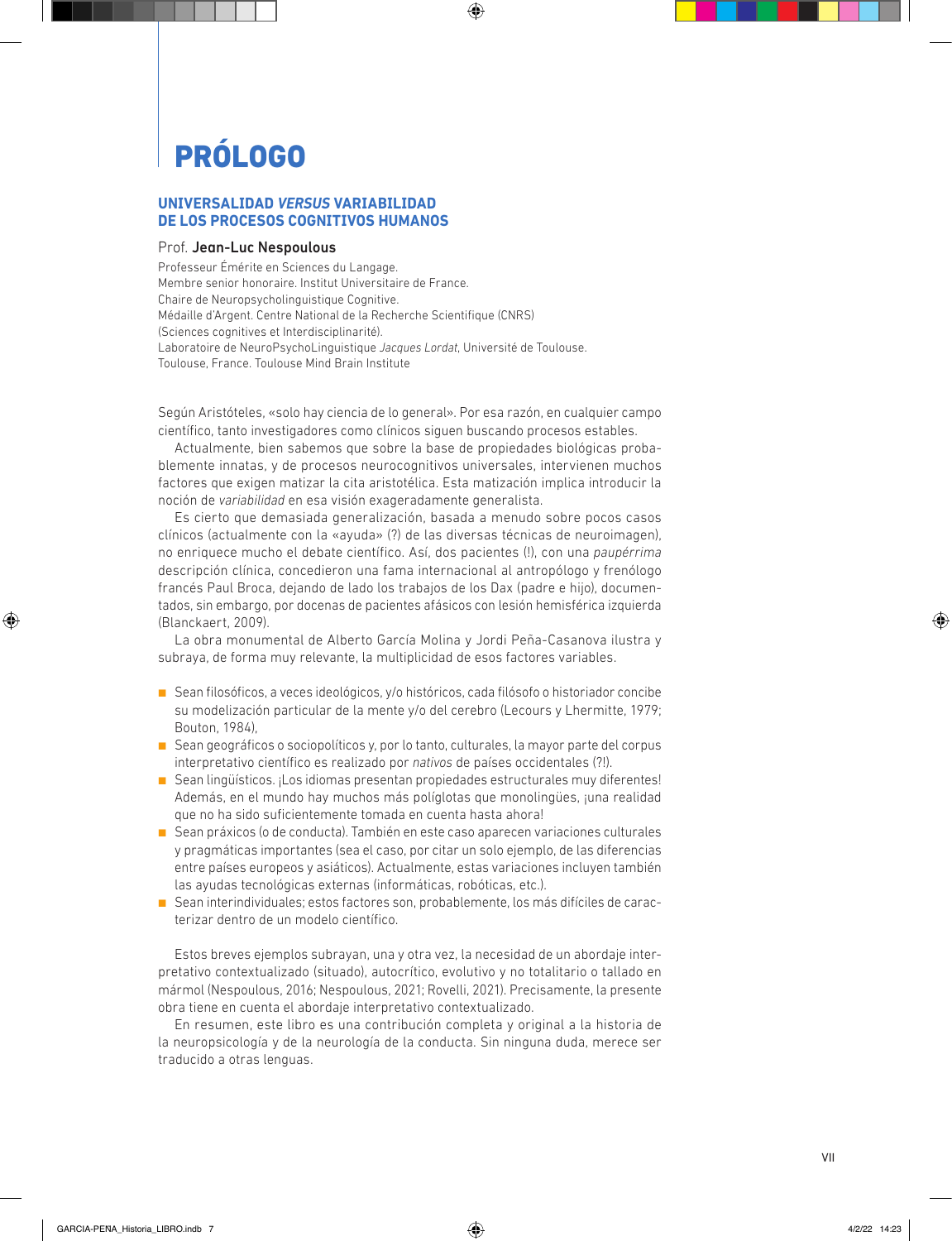### **REFERENCIAS**

- Blanckaert C. *De la race à l'évolution. Paul Broca et l'anthropologie française.* Paris: L'Harmattan, Collection Histoire des Sciences Humaines, 2009.
- Bouton Ch. *Le discours physique du langage.* Genèse et histoire de la neurolinguistique. Paris: Klincksieck, 1984.

Lecours AR, Lhermitte F, et al. *L'Aphasie.* Paris: Flammarion, 1979.

- Nespoulous J-L. La neuro(psycho)linguistique Emergence, évolution et perspectives d'une discipline à la croisée des Chemins. En: M Sato & S Pinto (eds.), *Traité de neurolinguistique: du cerveau au langage.* Bruxelles: De Boeck, 2016: 1-12.
- Nespoulous J-L. *¿Y si la afasia no era un trastorno específico del lenguaje? Un nuevo enfoque a la luz de las investigaciones sobre neuronas espejo.* XIV Congreso Argentino de Neuropsicología; Buenos-Aires, 21-23 de octubre de 2021.

Rovelli C. Helgoland. *Le sens de la mécanique quantique.* Paris: Flammarion, 2021.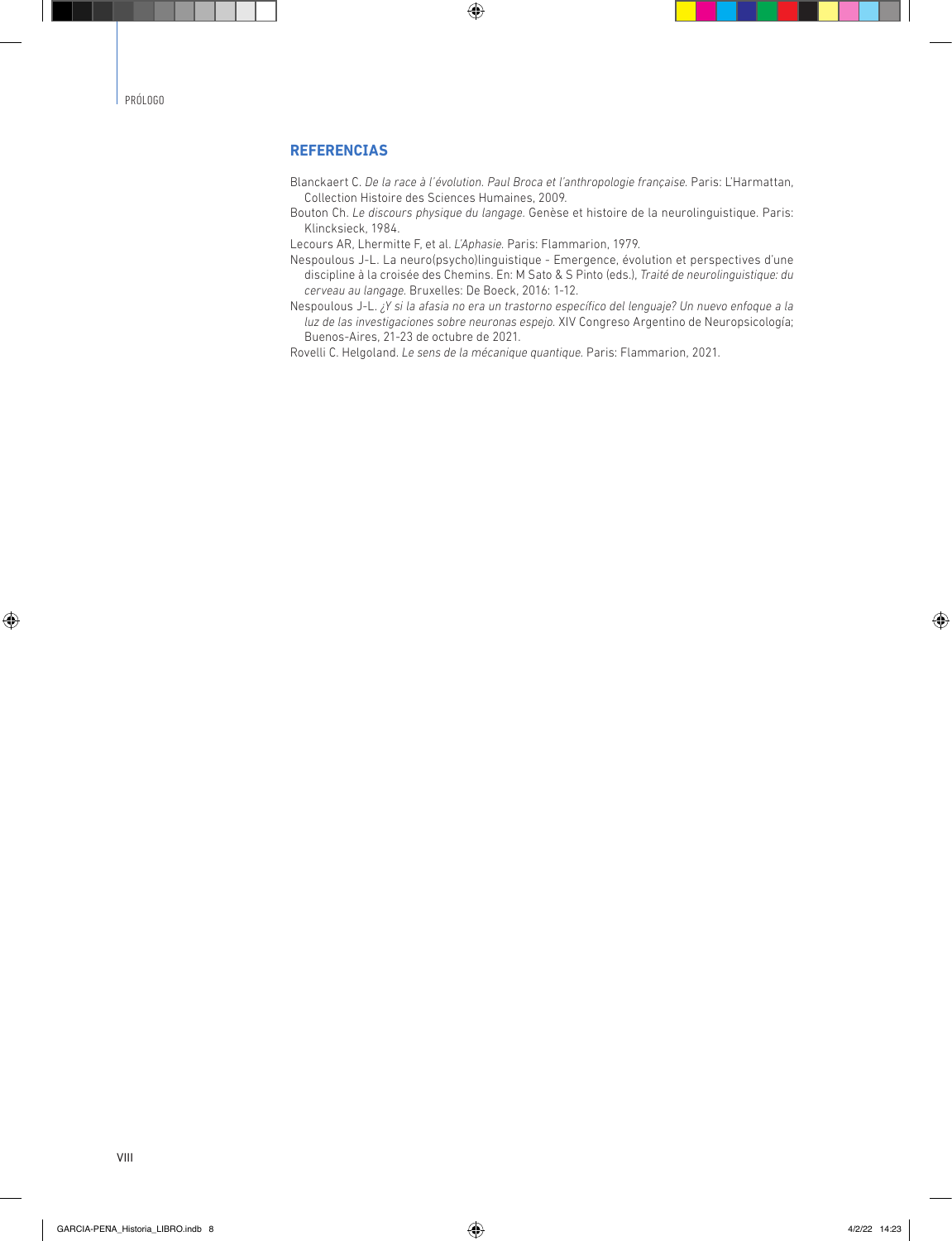### **FOREWORD**

### **THE PAST IS ALIVE IN THE PRESENT**

#### George P. Prigatano, PhD

Department of Neuropsychology. Barrow Neurological Institute. St. Joseph's Hospital & Medical Center. Phoenix, Arizona. USA

*Why should modern day clinical neuropsychologists be interested in the history of neuropsychology? The answer is found in the observations of many insightful people (see Gabbard, 1994) and is summarized by the simple statement that "the past is alive in the present." How we think about brain behavior relationships is rooted in our cultural/educational heritage. How we emotionally react to changing views about brain-behavior-mind relationships is often greatly influenced by the social-political environment that influenced our parents and teachers and who, in turn, influenced us. The political environment of any country influences what methods are considered scientific and what observations are important to advance a science, including the broad area of cognitive neuroscience which greatly influences modern day thinking and research into neuropsychological problems.*

*The reading of history, however, can be "dry and boring." Yet in this condense volume, the authors introduce us to insights regarding our professional history as neuropsychologists in an informative and entertaining way. For example, all of us are aware of Broca's historical contributions to the study of aphasia. Yet few may be aware of the political forces occurring in France that influenced where and how Broca could present his clinical observations and interpretations of his findings. His ideas were presented at the Society for Anthropology in Paris in 1859. At that time, government officials were concerned about how observations of anthropologists might influence peoples' view of human nature that could be considered "innately subversive to the interests of the State." Consequently, Broca was reminded by police officials that he would be held personally responsible for anything he might say that was "against society, religion, or government."*

*Broca, of course, first presented his ideas to French society. The political tensions between Germany and France were substantial. International professional biases were strong (as they are today), and German scientists and clinicians were cautious of Broca's work since they were not based on the Germanic view of the time that brain function could only be understood from the point of view of physiology. Clinical correlation of brain-behavior relationships were considered potentially unreliable. The authors give us insights into these political tensions and the resultant ideas that emerged in different countries when the study of brain anatomy (not just physiology) influences our cherished beliefs regarding how the organization of the cerebral cortex influences the development of the "higher cortical functions in man" (i.e. Luria, 1966).*

*What I also personally find appealing about the authors writings is the insights they provide the reader regarding the stunning observations and probable thought processes of historical giants in our field. Their description of Theodor Meynert's classic observations provides penetrating and captivating insights that have only been further documented with the use of modern-day neuro-imaging of the brain. The authors do this, however, in manner that gives the reader the sense they understand what Meynert was thinking and how his ideas influenced many others (including Wernicke and Sigmund Freud).*

*In short, this is an informative, entertaining, and enjoyable book to read. It helps neuropsychologists understand their scholarly heritage on which present day clinical neuropsychology is based.*

### **REFERENCES**

Gabbard GO. Psychodynamic psychiatry in clinical practice. The DSM-IV edition. Washington D.C.: American Psychiatric Press; 1994.

Luria AR. Higher Cortical Functions in Man. New York: Basic Books; 1996.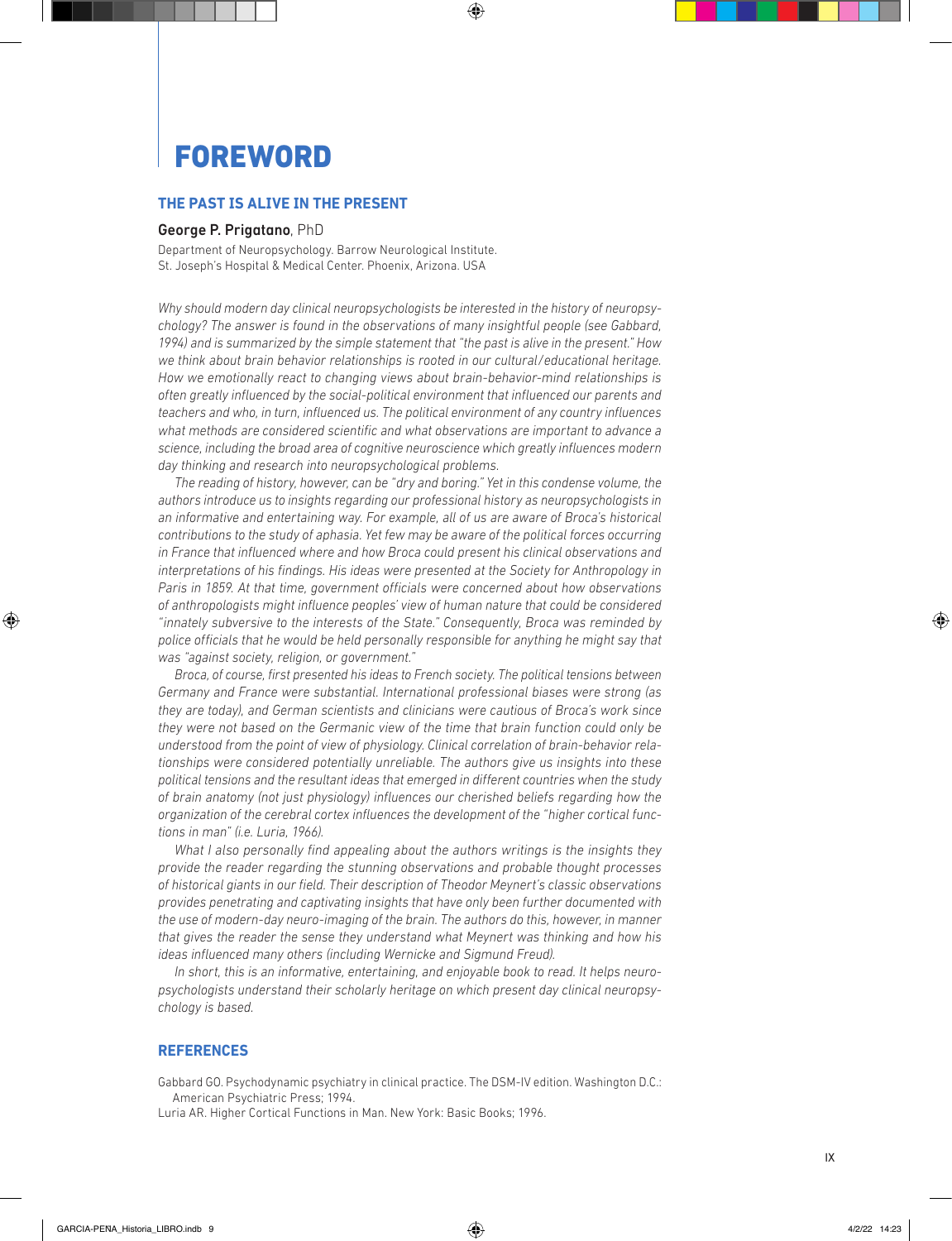## PRÓLOGO

### **HACIA UNA NEUROPSICOLOGÍA CIENTÍFICA, AUTOCRÍTICA Y CONTEXTUALIZADA**

### Dr. Jesús Ramírez-Bermúdez

Director de la Unidad de Neuropsiquiatría del Instituto Nacional de Neurología y Neurocirugía. Ciudad de México, México

Quienes trabajamos en el ambiente hospitalario somos testigos, cada día, de los fenómenos conductuales asombrosos y las experiencias desconcertantes que surgen en personas con enfermedades del sistema nervioso. El estudio clínico de los problemas neuropsicológicos ha alcanzado una gran madurez científica en las últimas décadas, pero hay múltiples controversias y debates especializados; hay actitudes dogmáticas en algunos profesores, y triunfalismos anticipados en otros. En esta obra, Alberto García-Molina y Jordi Peña-Casanova proponen una vía hacia la formación de un conocimiento riguroso y dotado de autocrítica: la observación cuidadosa del recorrido histórico de la neuropsicología y de la neurología conductual. Este libro aborda los fundamentos históricos de estas disciplinas, con un balance minucioso entre el análisis crítico y la síntesis didáctica.

Los profesores de historia de la ciencia, de la psicología y de la medicina, los científicos de la conducta y del cerebro, y los especialistas en neurología, neurocirugía, psiquiatría y neuropsicología encontrarán en esta obra incontables detalles de gran valor para la discusión especializada. Los autores desmontan mitos diversos de la historia caricaturizada que aprendemos en las aulas, y en vez de ofrecernos esa versión estereotipada de la historia, nos presentan un complejo tejido de investigaciones, descubrimientos, narraciones clínicas, que llevan a la construcción de paradigmas sucesivos: del paradigma encefalocéntrico al ventricular, y de allí al corticocéntrico. Los autores abordan todos los temas que provocan la curiosidad de un experto y que pueden orientar la trayectoria de los estudiantes, de los nuevos científicos y profesionales: durante la lectura del texto, vemos surgir el conocimiento en las culturas de la antigüedad, y observamos de cerca los grandes descubrimientos de la época clásica y el desarrollo más sofisticado de los conceptos teóricos contemporáneos. Si uso la metáfora de la visión, es porque García-Molina y Peña-Casanova han hecho un trabajo esmerado en lo que se refiere a la selección de los materiales gráficos: las mejores imágenes, las más representativas –y muchas otras que no han entrado al canon clásico– aparecen ante el lector como si atravesara un enorme museo científico. Además, las imágenes y los conceptos son contextualizados dentro de la trama dinámica de la geografía política.

Los autores han puesto una gran atención a los aspectos biográficos de los protagonistas de la neuropsicología, pero ante todo, nos muestran el contexto histórico en el que surgen los descubrimientos y la conceptualización teórica. A diferencia de otros –incontables– artículos de historia escritos por médicos y psicólogos, estos *Fundamentos Históricos de la Neuropsicología y de la Neurología de la Conducta* no son ingenuos con respecto a las influencias del entorno sociopolítico sobre el desarrollo de la ciencia. De esta manera, el nazismo, las vicisitudes del régimen soviético, la dictadura franquista y el exilio español, así como otros grandes eventos históricos, forman parte de la trama descrita en este libro. Los autores dedican una gran atención, desde luego, al entramado íntimo de las ideas y las observaciones clínicas, y de tal manera las páginas del libro nos llevan por el itinerario clásico que va de Hipócrates a Charcot, de Alzheimer a Brenda Milner; pero hay muchos otros recorridos en esta obra. La historia rusa es abordada de manera erudita, como podría esperarse, y así sucede también con la fascinante trama vasco-bretona y francesa, donde surgen algunas de las tentativas iniciales de sistematización neuropsicológica.